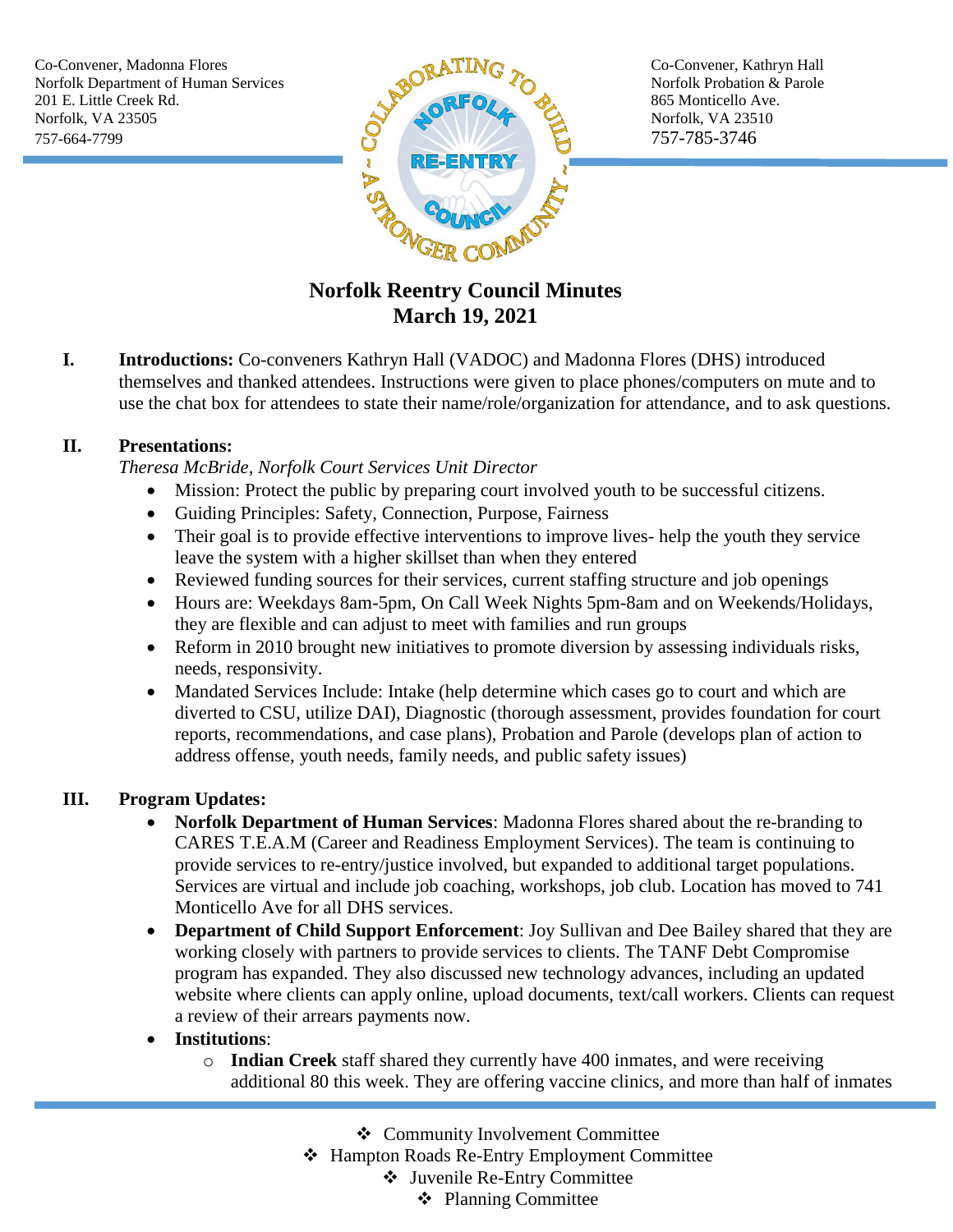Co-Convener, Madonna Flores Co-Convener, Kathryn Hall Norfolk Department of Human Services  $\mathbb{R}^{\mathbb{C}}$  Norfolk Probation & Parole 201 E. Little Creek Rd. 865 Monticello Ave. Norfolk, VA 23505 Norfolk, VA 23510 757-664-7799 757-785-3746



have received their vaccinations. They are offering virtual trainings, and assisting inmates in setting up calls with child support and probation and parole.

- o **St. Brides** staff reported they currently have 826 inmates, offering weekly vaccine clinics and educating inmates on the vaccine. Over half vaccinated. They are offering modified programming in the Day Room but cannot exceed 10 people. They were chosen as a "New Normal" Pilot Site. Working on creating virtual events.
- o **Norfolk City Jails**: Offering prison yoga project, creative writing, partnership with Cavalry Revival Church to offer GED Academy and computers. Recently graduated Second Chance Fathers. Drug addiction support. EVMS hosting virtual zoom education/counseling for women. Hired a Director of Behavioral Health. Will be receiving 123 inmates from Hampton Roads Regional Jail. Are interested in partnering with organizations to provide additional Zoom presentations for re-entry programs.
- Senior Probation/Parole Officer: Ebony Sessoms shared that they have been able to have access to inmates via phone to answer questions about probation/parole, talk about how to be successful. They are working on a video to show at the prisons. Held DMV event to get ID's and licenses.
- **Adult Community Probation**: Alfye Ingram shared they are working at half staff, alternating weekly. Seeing people virtually as needed.
- **Veterans Services**: Diane Murray shared they are offering in person and virtual services, appointment only
- Kathy introduced Alexandria Roberson who is the new coordinator for Drug Court
- **Barry Robinson Center:** Monique Turner Lopez and Nate Alexander provided updates on services. Support for 16-24, behavioral health/substance use. New program "ABA" with trauma focus. To come- workforce development, tutoring.
- **Friends Faith House:** David Brady shared, faith based transitional homes for men leaving incarceration. Sober living, mandatory meetings, help find employment/clothing/food/connect to other services. \$250 entrance fee. Connect with Tidewater Staffing and Staff Zone.
- **Virginia Beach Justice Initiative**: Kathy Confer, Senior Case Manager, shared they work with individuals who have been trafficked/exploited. They provide jail-based training, case management, counseling, transportation, medical assistance, job placement and training. **Help Line: 757-354-4770**
- **Eggleston C3**: Mary Clark shared that programs are up and running, began July 2020. Assist individuals that have lost jobs/hours due to COVID, homeless/at risk, provide employment readiness, transportation to interviews. 2 Staff cover Norfolk/VB, and Ports./Ches/Suff.

Community Involvement Committee

Hampton Roads Re-Entry Employment Committee

Juvenile Re-Entry Committee

Planning Committee